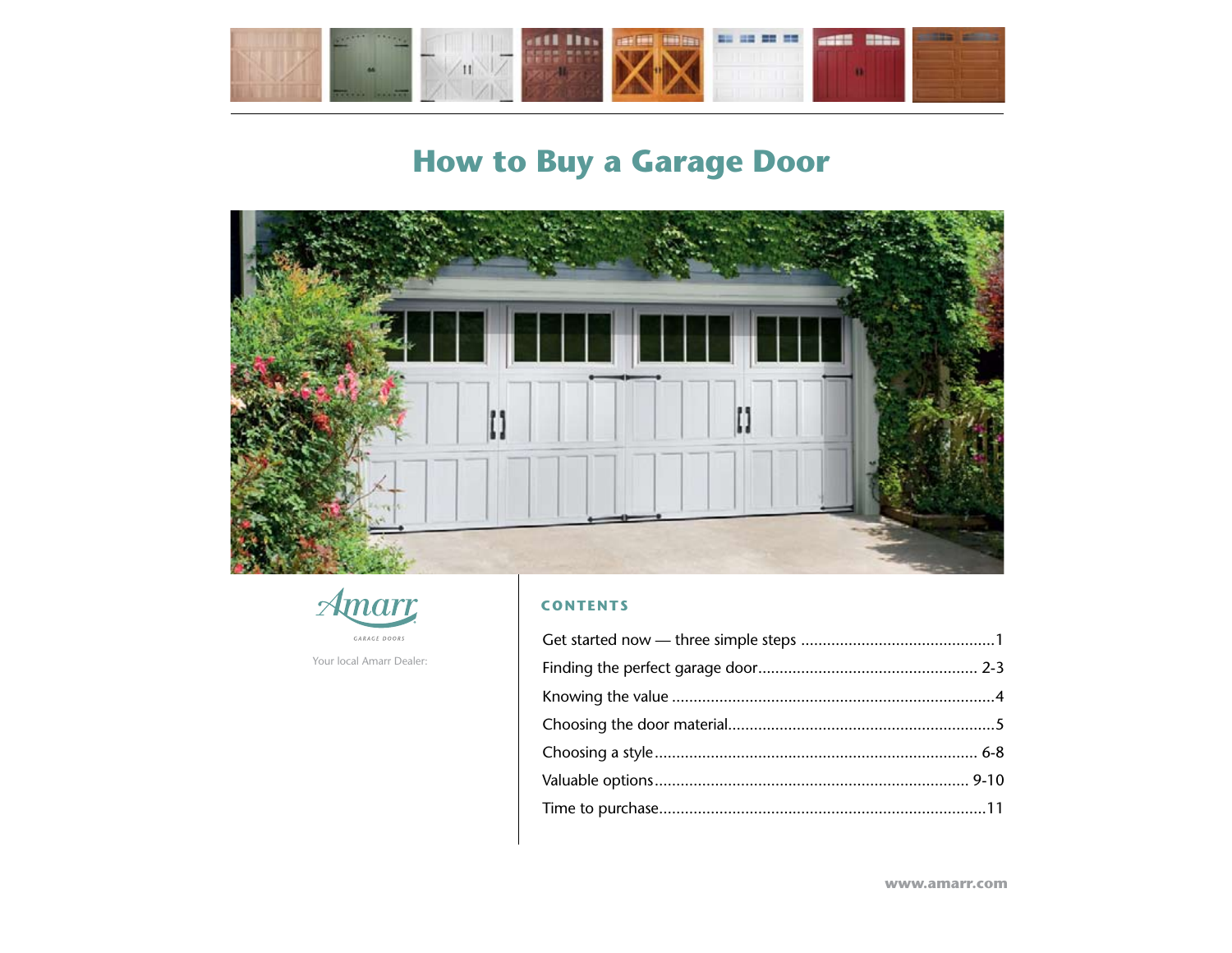# **The process is simple.**

This guide contains an overview of the many considerations that go into buying garage doors. Whether or not you are a first-time buyer, we strongly encourage you to read this guide in its entirety. To get started quickly, follow these steps:

## **Step 1 Pick a material.**

First, decide whether you want the beauty of wood or the durability and low maintainance of steel. If you select steel, you will have the choice of—one, two or three layer construction for extra durability and noise reduction.



## **Step 2 Choose your style.**

Determine which garage door design best suits your home. Remember, even if you're replacing an existing door, today you have a variety of styles and options to match the look of your home. [Use the Door Designer tool](http://amarrdoordesigner.com/door_designer.asp) at amarr.com to help choose the right style door.

## **Step 3 Find a good dealer.**

A qualified dealer will provide pricing as well as determine the correct door size. Make sure they are an authorized dealer, fully insured, and have a good reputation. Do not try [to repair or install a garage door yourself.](http://www.amarr.com/residential/service_and_support/garage_door_safety/)

<span id="page-1-0"></span>**1** [2](#page-2-0) [3](#page-3-0)

#### **Quick Start**



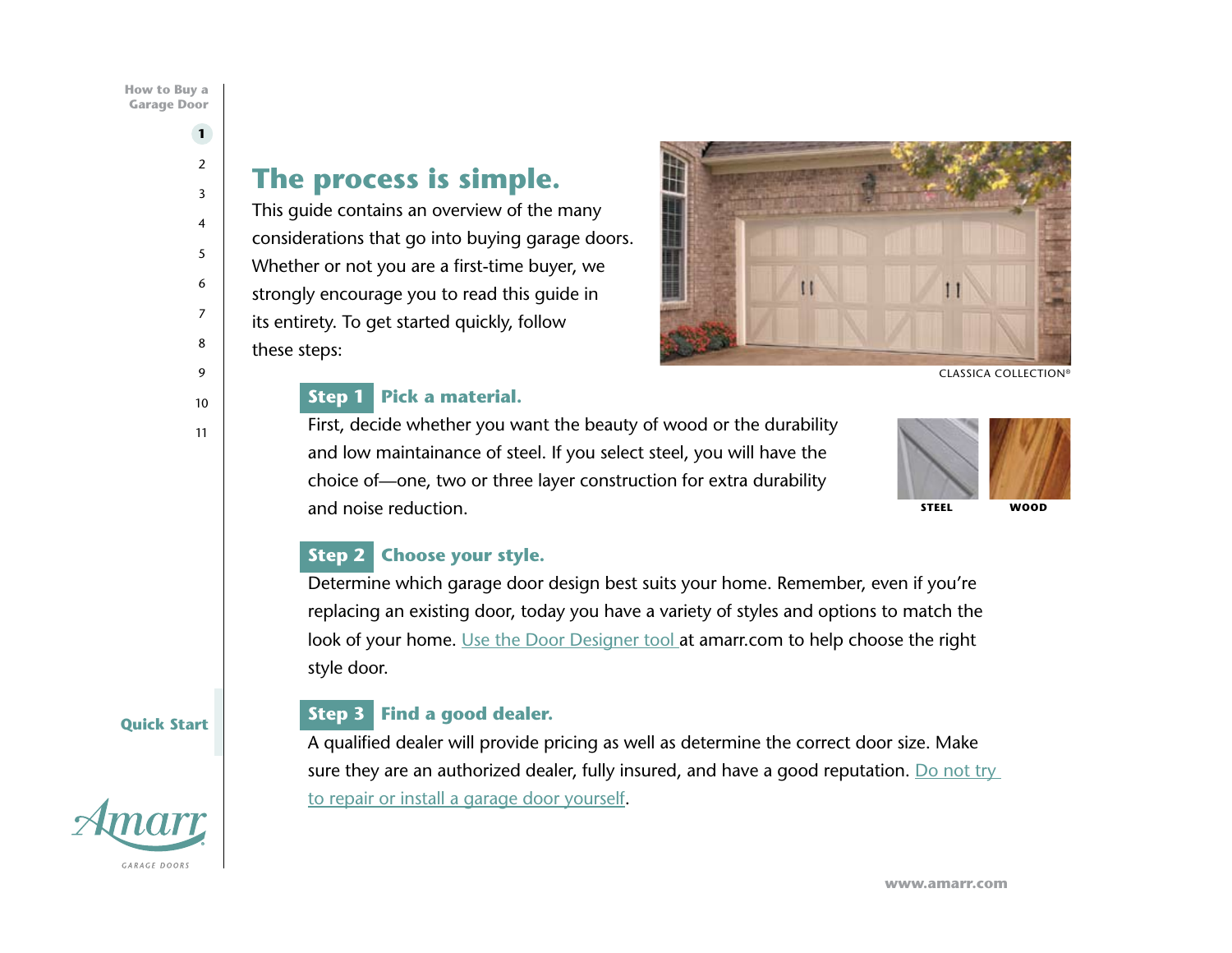## <span id="page-2-0"></span>**You can have the perfect garage door**

**for your house.** The good news is you do not have to design your garage door from scratch ([although, that option exists](http://www.amarr.com/residential/browse_material/wood/amarr_by_design.html)). Today's garage doors offer a wide variety of customizable features, allowing you to find a garage door that expresses your individual style and compliments your home.



#### **How do you find the perfect garage door?**

- *[Choose a door material](http://www.amarr.com/residential/browse_material.html) that works with your lifestyle and location.* For low-maintenance in any climate, steel doors are the answer. For a timeless, handcrafted look that may require more frequent upkeep, the natural beauty and warmth of wood doors are the classic choice.
	- *Remember, it has to fit.* Typically, garage doors are offered in standard sizes. However some manufacturers offer [custom-fit sizes](http://www.amarr.com/ask_amarr/about_garage_doors/faq_2.html#10) for uniquely designed garages. If you have a newer home, more than likely Amarr makes a door to fit your garage. If you live in an older home, you may have fewer choices, but you should have little trouble finding an Amarr garage door that fits.

**How to find the perfect garage door**



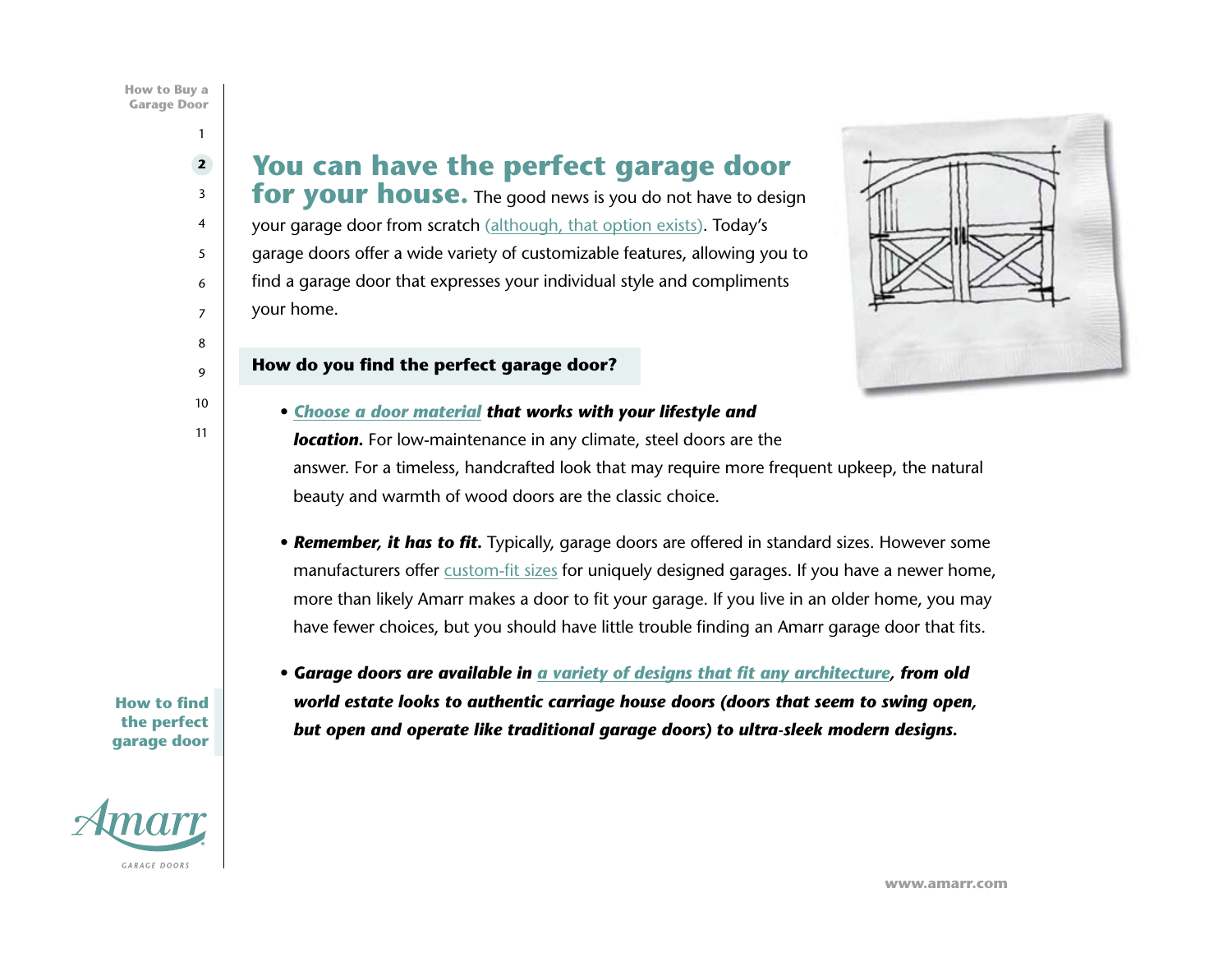#### <span id="page-3-0"></span>• *Your color options are limitless.*

Amarr offers a limited number of pre-painted steel doors. But if you want to customize the color, steel doors are ready to be painted with off-the-shelf exterior latex paint. Wood doors come in their natural finish, but are ready for staining or painting.

• *The hardware accessories that are available with your garage door* 



WOOD CARRIAGE HOUSE COLLECTION

*most often depend on the style of door you choose.* Carriage house doors feature options for decorative handles and decorative strap hinges. The clean lines of a modern or traditional garage door may not need any embellishment.

• *Windows not only bring natural light into your garage, they add another layer of style and sophistication to your garage doors.* There are many decorative windows options—from contemporary designs to ornamental faux wrought iron to Frank Lloyd Wright-inspired colors and patterns—creating a garage door that fits your style and compliments the design of your home.



STRATFORD® COLLECTION WITH CASCADE DECRATRIM™

**Finding the perfect garage door**

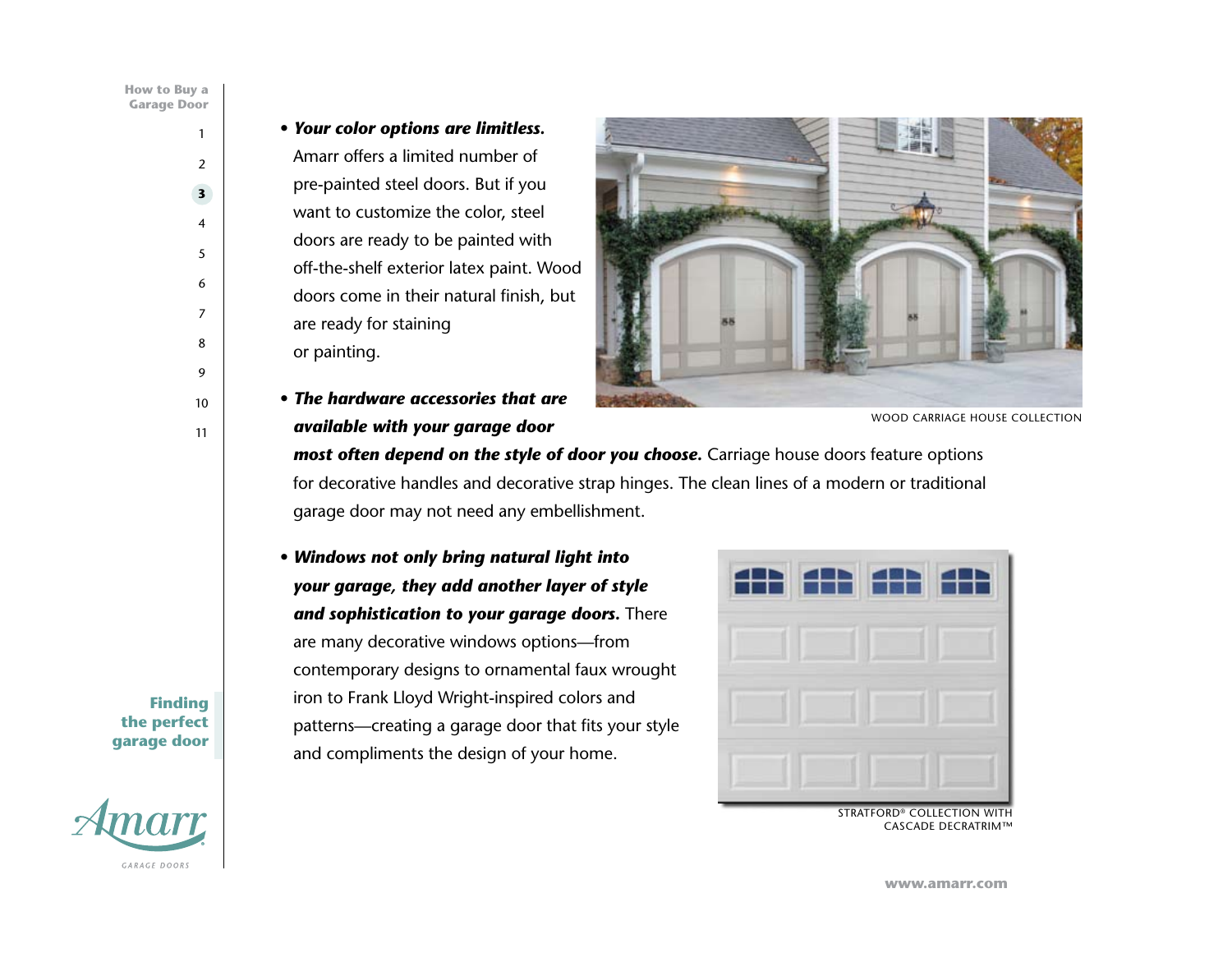## <span id="page-4-0"></span>**But you need to know the value of the garage door you choose.**

Certain options are simply going to cost more. But in turn, they may add more value to your home or help you save more money on your energy bill. Determine which features are most valuable to you and which ones you can live without. With all the options available, the perfect garage door can fit your home *and* your budget.

#### **Which features have the biggest impact on price?**

• The price of a garage door is determined by dozens of different variables like size, style and installation. This is



OAK SUMMIT® COLLECTION

why few garage door dealers will quote prices before a site inspection has taken place. Installed doors can cost anywhere from several hundred to several thousand dollars.

- Construction materials can vary greatly in price. Generally, stain-grade wood doors are the most expensive, and single-layer (hollow) steel doors are the least expensive.
- Architectural elements, like windows or decorative hardware, will affect price.



• Today, all Amarr garage doors come with a [manufacturer warranty](http://www.amarr.com/residential/service_and_support/warranty) to help protect your investment.

**Knowing the value**



*In almost all cases, if you have an existing door and track, the old track will be removed and replaced with new track along with your new garage door. A professional garage door dealer can replace your track, in addition to reconnecting your opener, replacing the molding, and hauling your old door away. Surprisingly, this does not generally have a big impact on price. Be sure to check with your dealer when they conduct a site inspection.*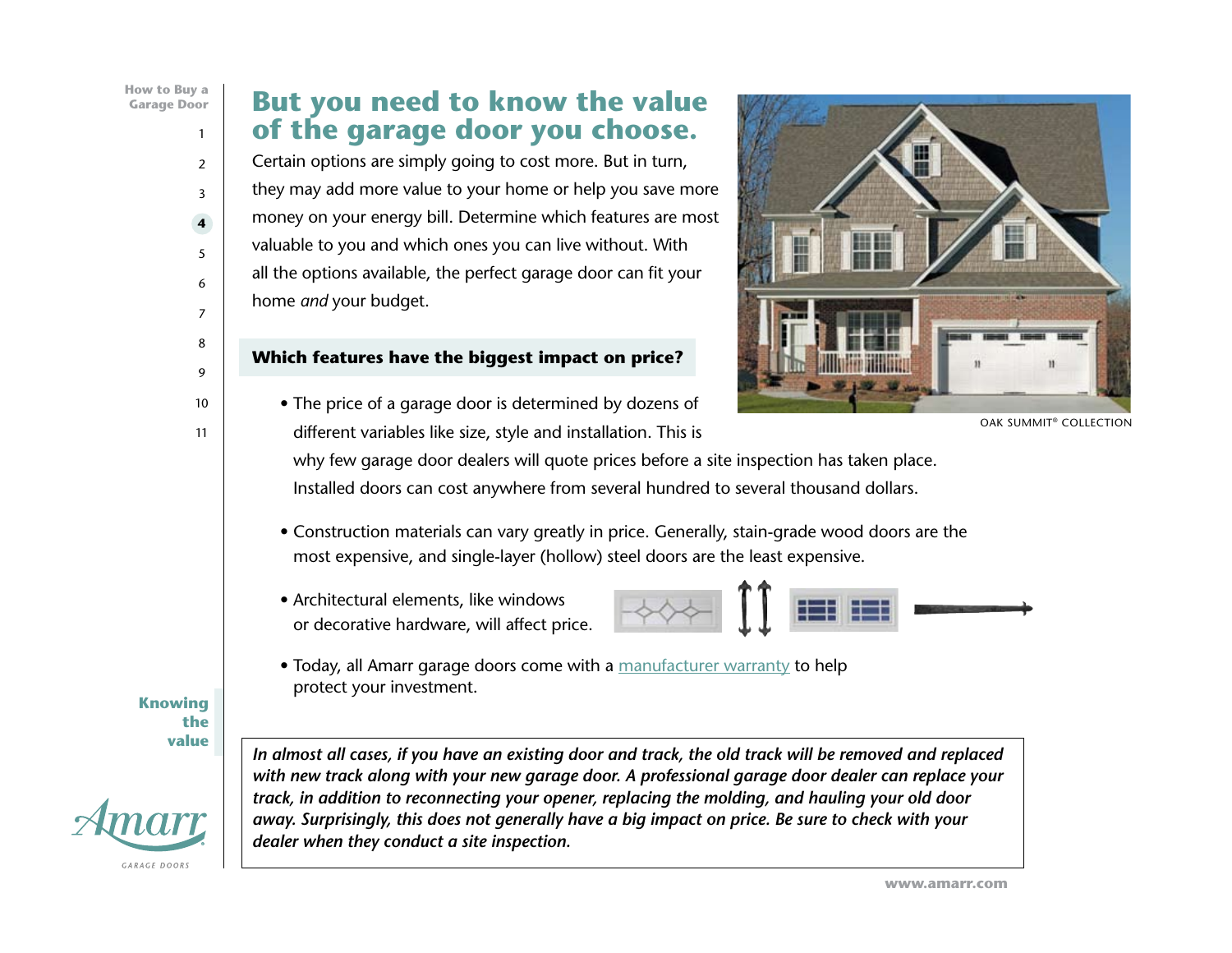#### <span id="page-5-0"></span>**Let's start with something simple: Do you want a steel or wood garage door?** Deciding on the material for your garage door is an important first step. This will help you get a better idea of price. Plus, there are so many door styles available, narrowing your search by material will make finding the right garage door much easier. **See the chart below for features and designs associated with each material.** *4 Carriage House Panel Designs 1 Carriage House Panel Design* **STEEL WOOD MATERIALS** • Customizable with paint, hardware, and windows **• Handcrafted workmanship and custom designs** • Handcrafted workmanship and custom designs *Stamped-Steel Design 38 Window Options Single-Layer: Steel Double-Layer: Steel + Insulation Triple-Layer: Steel + Insulation + Steel Single-Layer: Steel Double-Layer: Steel + Insulation Single-Layer: Steel* COLLECTION **Example 20 Service Controller Click on any of the doors above to learn more. CLASSICA COLLECTION COLLECTION® HERITAGE COLLECTION Openings in Steel in Steel in Steel in Steel in Steel in Steel in Steel in Steel in Steel in Steel in Steel**  $\bullet$  Authentic carriage house and one-of-a-kind styles extending to the Primed and ready to paint or stain; optional and the signature all the signature all the signature all the signature all the signature all the signature all the signature and ready to paint or stain; optio *1 Carriage House Panel Design 18 Window Options Stamped-Steel Design 3 Color Options 4 Traditional Panel Designs 38 Window Options 4 Color Options 38 Window Options Single-Layer: Steel Double-Layer: Steel + Insulation [Triple-Layer: Steel + Insulation + Steel](http://www.amarr.com/residential/browse_material/wood/amarr_by_design.html)* **COLLECTION STRA[TFORD COLLEC](http://www.amarr.com/residential/browse_material/wood/biltmore_estate.html)TION Openings in Steel.** Express your style in steel. Amarr makes it happen. exceptional performance and durability, and durability, and durability, and  $\overline{\phantom{a}}$ • Insulation provides energy efficiency get a striking look that stands the test of time. *4 Traditional Panel Designs 38 Window Options 4 Color Options 9 Designs Inspired by Biltmore Estate Architecture 4 Traditional Panel Designs 38 Window Options 6 Color Options Double-Layer: Steel + Insulation* \$ - \$\$\$ **HERITAGE COLLECTION STRATFORM HIGHLIGHTS** collections. From classic Carriage House designs to contemporary flush panels, • Durable, secure, low maintenance CLASSICA *Paint or Stain Grade Wood Choices* OAK SUMMIT *Paint or Stain Grade Wood Choices* STRATFORD™ *8 Styles Designed by Bob Timberlake* • Bob Timberlake® and Biltmore For Your Home™ **WOODER INSULATE:** Insulation provides energy efficiency Let the artistic expressions of Bob Timberlake and the inspired designs of **BILTMORE™** COLLECTION FOR YOUR HOME™ COLL *BOB TIMBERLAKE ®* **COLLECTION** *8 Styles Designed by Bob Timberlake [Energy Efficient Polystyrene Thermal Insulation](http://www.amarr.com/residential/browse_material/steel/classica.html) Commercial Steel Frame Western Red Cedar Exterior 9 [Designs Inspired by Biltmore Estate ArchitectureEnergy Efficient Polystyrene Thermal Insulation](http://www.amarr.com/residential/browse_material/wood/bob_timberlake.html) Commercial Steel Frame 4 Exterior Wood Options Paint or Stain Grade Wood Choices* **Openings Sculptured in Wood.** Warm, natural, beautiful. The choice is wood.  $\mathcal{G}(\mathcal{S})$ *BOB TIMBERLAKE ®* **COLLECTION [BILTMORE ESTA](http://www.amarr.com/residential/browse_material/steel/oak_summit.html)TE [® FOR YOUR HO](http://www.amarr.com/residential/browse_material/steel/stratford.html)ME COLLECTION** *Paint or Stain Grade Wood Choices* **HIGHLIGHTS DOOR STYLE EXAMPLES COST** *Energy Efficient Polystyrene Thermal Insulation Commercial Steel Frame 4 Exterior Wood Options Unlimited Custom Designs 10 Popular Standard Designs Energy Efficient Polystyrene Thermal Insulation Commercial Steel Frame 4 Exterior Wood Options Paint or Stain Grade Wood Choices* • Carriage house, traditional, and modern styles **in the choice is a state of the choice is a** • Single-, double-, or triple-layer construction options provide superior energy efficiency and  $\qquad \qquad \qquad \qquad$ **AMARR BY DESIGN COLLECTION** *BOB TIMBERLAKE*® COLLECTION **BILTMORE** AMARR BY DESIGN COLLECTION  $$S5+$ hardware and windows [1](#page-1-0) [2](#page-2-0) [3](#page-3-0) [4](#page-4-0) **5** [6](#page-6-0) [7](#page-7-0) [8](#page-8-0) [9](#page-9-0) [10](#page-10-0) [11](#page-11-0)

#### George Vanderbilt's Biltmore Estate give your home a distinct architectural focus.  $\mathsf{ial} \parallel$ **Choosing the material**

so your garage doors will have a signature all their own, yours.

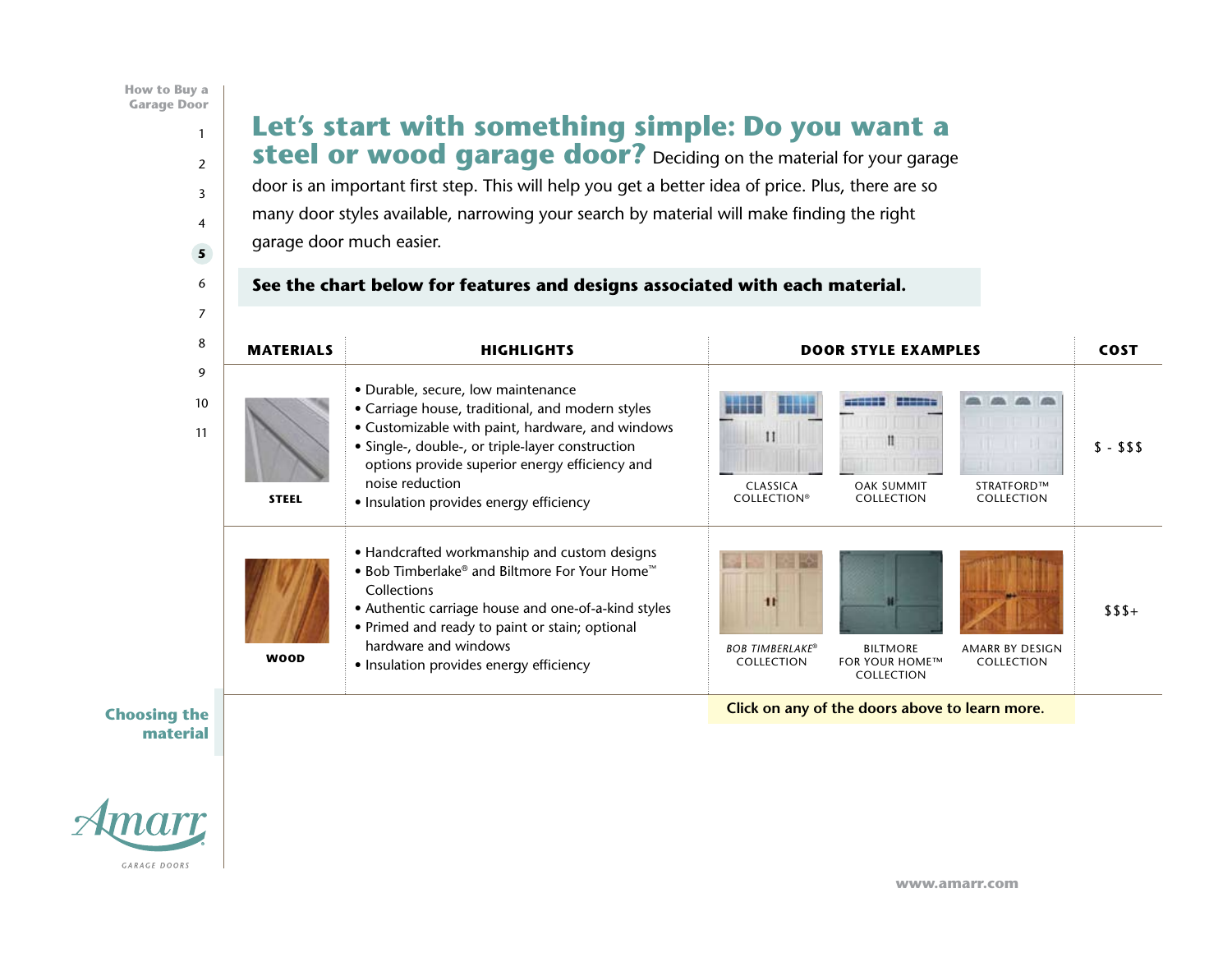# <span id="page-6-0"></span>**Choosing a style: Now you're ready for some curb appeal.**

To a prospective buyer, your home's appearance from the street can affect how much they are willing to offer. And with up to 40% of the façade of some new homes being the garage, a garage door with curb appeal is key to increasing resale value. In fact, garage doors ranked #2 out of 35 common projects for generating return on investment (ROI).\*



CLASSICA COLLECTION®

## **How do you choose a garage door with curb appeal?**

- After selecting steel or wood for your garage door, the architectural style of your home can help you narrow your search even more. If your home has a recognizable style, a garage door that compliments the architecture of your home will certainly add to the curb appeal.
- With so many different house styles, garage door varieties and accessory combinations, picking out the right look for your home might seem complicated. But it doesn't have to be. There are a few ways to make the decision easier. *(See the following pages.)*



VISTA COLLECTION

**Choosing a style**



\* Source: *Remodeling Magazine*, November 2011 Cost vs Value Report

**[www.amarr.com](http://www.amarr.com/)**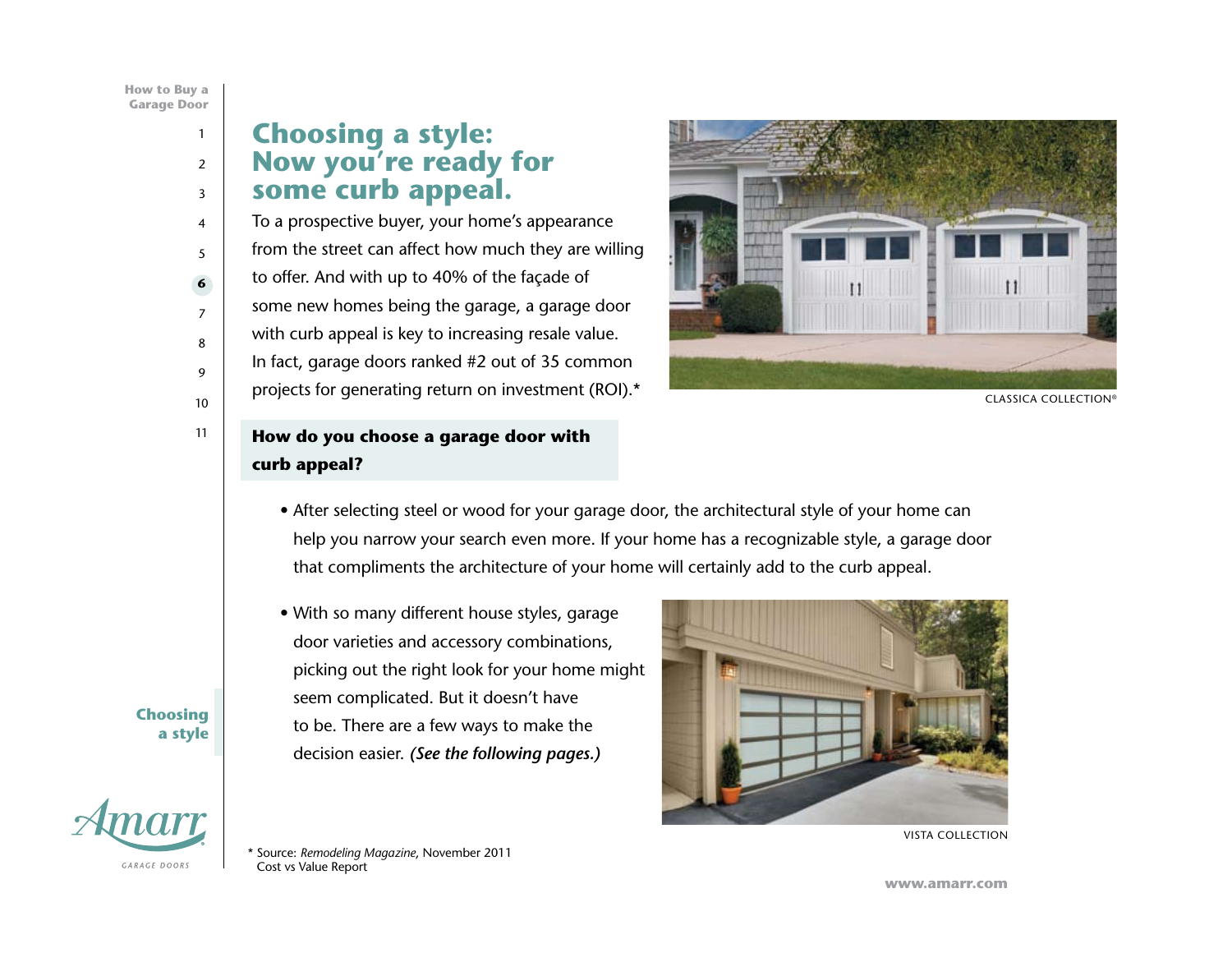<span id="page-7-0"></span>**Here are two ideas for figuring out what style of garage door goes with your house:**

• One way is to use the [Door Designer at amarr.com](http://amarrdoordesigner.com/door_designer.asp). Choose the house style that looks the most like your home. Pick out a few doors from the menu. Play with different window options. If you want to see more, simply go back to the door menu and click on more door designs. Once you get a short list of the doors you like, start adding different decorative accessories.



**a style**

**Choosing** 

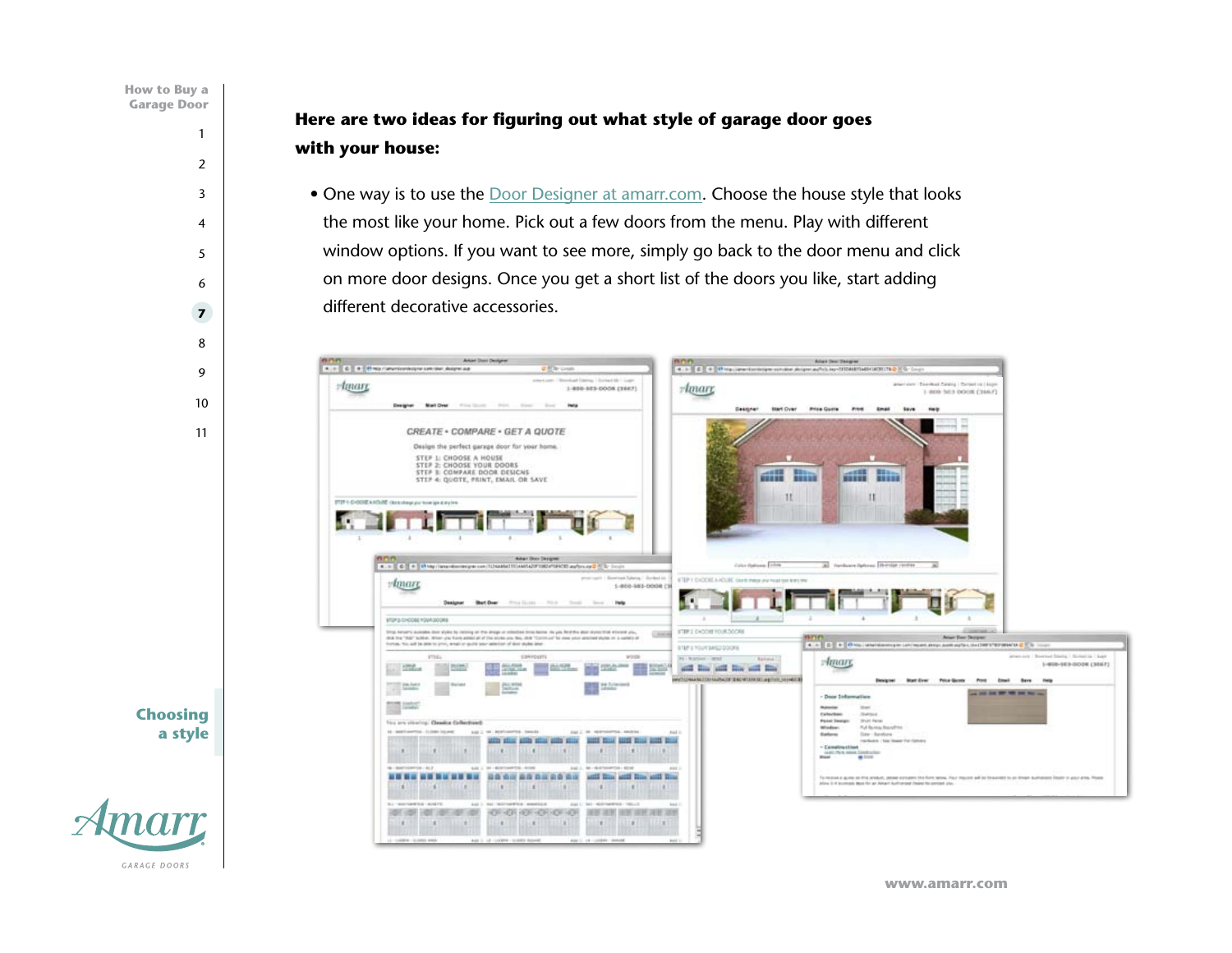<span id="page-8-0"></span>• In many of today's newer communities, the entire neighborhood has a more consistent architectural style that can help you determine which garage doors to consider. You may want a style that gives your home the most individual curb appeal without breaking from an established theme.



• After you've narrowed down your choices, examine the details of each style. Construction and design differences, like the number of horizontal sections in a garage door, can have a big impact on curb appeal. Here, you can see the dramatic difference between a 3-section carriage house door and a typical 4-section door.





*The number of horizontal sections in a garage door can have a big impact on curb appeal. For instance, three sections provides a more authentic carriage house look.*

**Choosing a style**

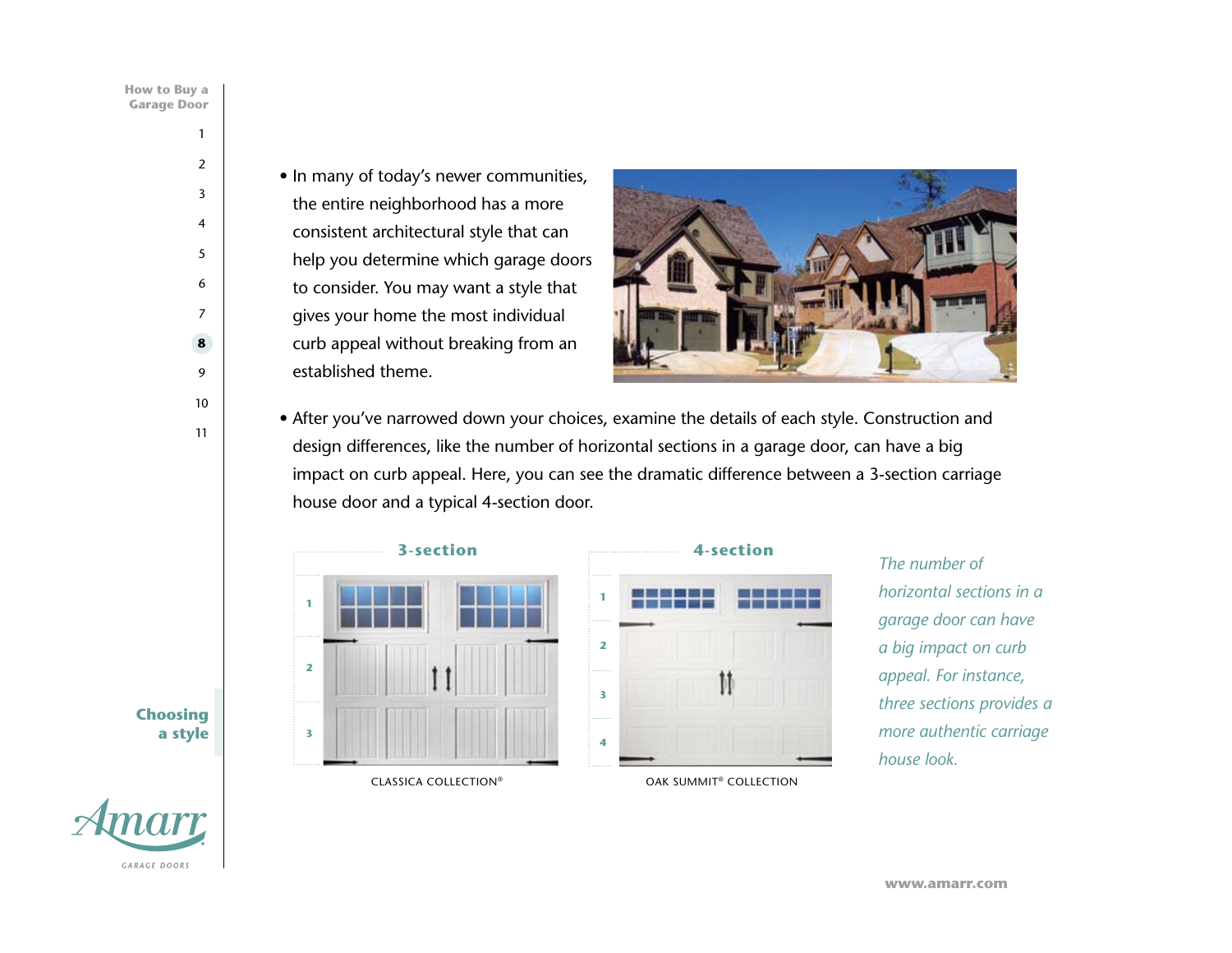# <span id="page-9-0"></span>**Beauty is more than skin deep when it comes to**

**garage doors.** While they enhance your home's curb appeal, garage doors can also help keep energy costs down, reduce noise level, protect your home during inclement weather, and support a more energy-efficient, sustainable lifestyle.

#### **What else do you need to look for in a garage door?**

• Steel doors come in [three types of](http://www.amarr.com/residential/before_you_buy/garage_door_construction/) construction —single-, double-, and triple-layer. A singlelayer steel door is composed of one layer of steel. Double-layer doors have one layer of steel plus a layer of vinyl-coated insulation for increased thermal protection and quieter operation. Triple-layer garage doors are the toughest, most energy-efficient, superior noise reduction steel garage doors available. These doors offer polystyrene or polyurethane insulation sandwiched between two layers of steel.



**Other factors to consider**

**GARAGE DOORS**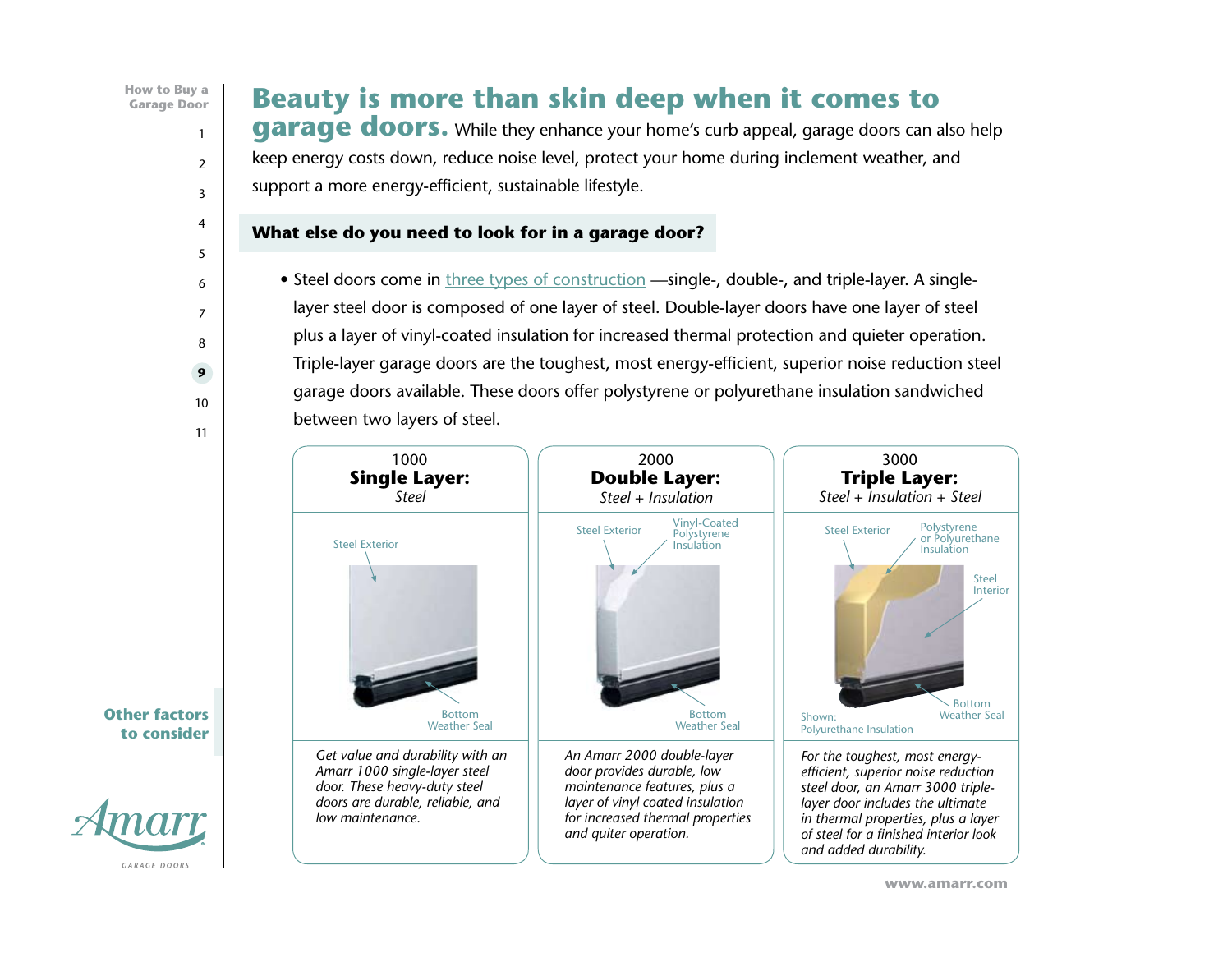<span id="page-10-0"></span>

| How to Buy |                 |  |
|------------|-----------------|--|
|            | arage Doc<br>ΛĦ |  |

• If you live in an area that is affected by hurricanes or strong winds, it is important to choose garage doors that comply with local building codes for wind pressure and impact resistance. A professional garage [door dealer](http://www.amarr.com/residential/find_a_dealer) or installer can help you choose the appropriate [Wind Load door](http://www.amarr.com/residential/before_you_buy/wind_load_garage_doors) for your area.







*How do you know if you need reinforced garage doors? Local government regulations for wind load can vary from one location to another due to door size, the door's location on the structure and localized wind zones, among other factors. Only qualified architects, contractors and installers should interpret building codes and similar regulations for the selection and installation of garage doors to meet local wind load requirements.*

**Other factors to consider**